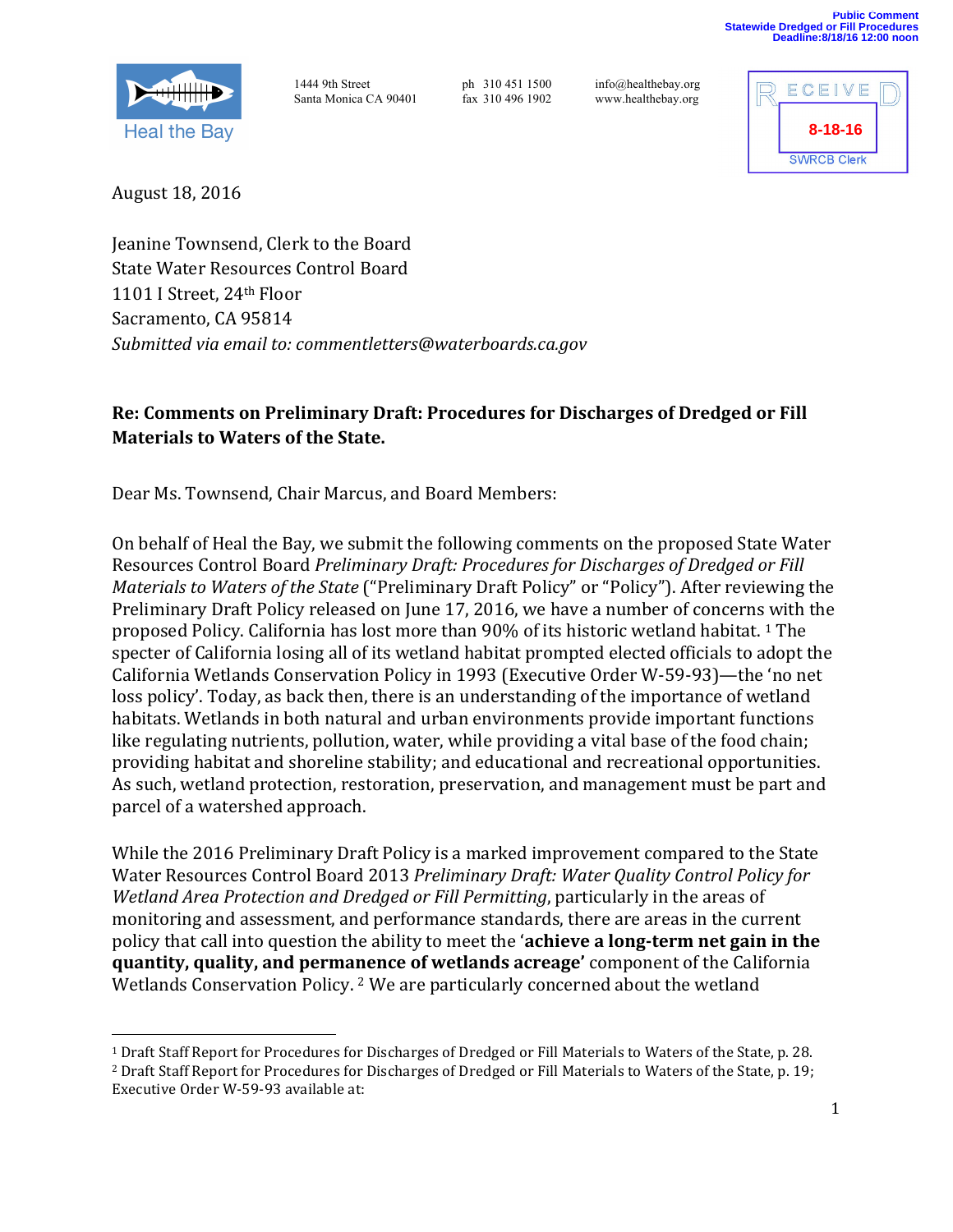

definition, compensatory mitigation requirements, the lack of 'buffer' requirements, the hierarchical preference for mitigation, and a lack of cumulative analysis from a 'case-bycase' approach. These concerns and others are explained in more detail below.

# **The Preliminary Draft Policy should broaden the Wetland Definition**

Of note, we recognize that the wetland definition in the Preliminary Draft Policy is more inclusive than the Army Corps definition. However, we are still concerned that the wetland definition used is not inclusive of all of California's precious wetland resources, in particular sites that may be degraded, but which are still prime targets for restoration or are located in critical areas. We urge the Board to consider adopting a one-parameter definition instead, such as a modified version of the one-parameter definition used by the U.S. Fish and Wildlife Service. That definition requires that only one of the wetland parameters - hydrology, hydric soils, or hydrophitic plants – be present for an area to be considered a wetland.

#### All Wetlands Should Qualify as Waters of the State

We recommend taking the precautionary approach, in which the default is that all wetlands are considered Waters of the State. Project applicants could then argue on a case-by-case basis to have a particular wetland not be considered a Water of the State but the onus would be on them and not the Water Boards. For those wetlands that may include features not protected as Waters of the State, the SWRCB should develop criteria for the Water Boards to use in making such determinations. The criteria would provide a sense of uniformity across the state in its application, reduce uncertainty and subjectivity in interpretations, and smooth-out any unevenness in implementation. This would ensure consistency of wetland protection throughout the state.

Further, the current Draft Policy does not establish criteria for defining Waters of the State that could be used to evaluate wetland features, instead placing the burden of making these determinations on individual Water Boards. As the Policy notes, "...the Water Boards have not developed a complete list or categorical descriptions of all other features that qualify as Waters of the State. Therefore...the Water Boards must determine whether a particular feature is a Water of the State on a case-by case basis." This approach will likely result in problems with statewide consistency, as criteria will vary on a regional, if not case-by-case basis, resulting in an excessive demand of Water Board staff resources, and confusion among applicants. In the absence of a 'complete list or categorical description of all other

<sup>&</sup>lt;u> 1989 - Andrea Santa Andrea Andrea Andrea Andrea Andrea Andrea Andrea Andrea Andrea Andrea Andrea Andrea Andr</u> http://www.waterboards.ca.gov/water\_issues/programs/cwa401/docs/wrapp2008/executive\_order\_w59\_ 93.pdf.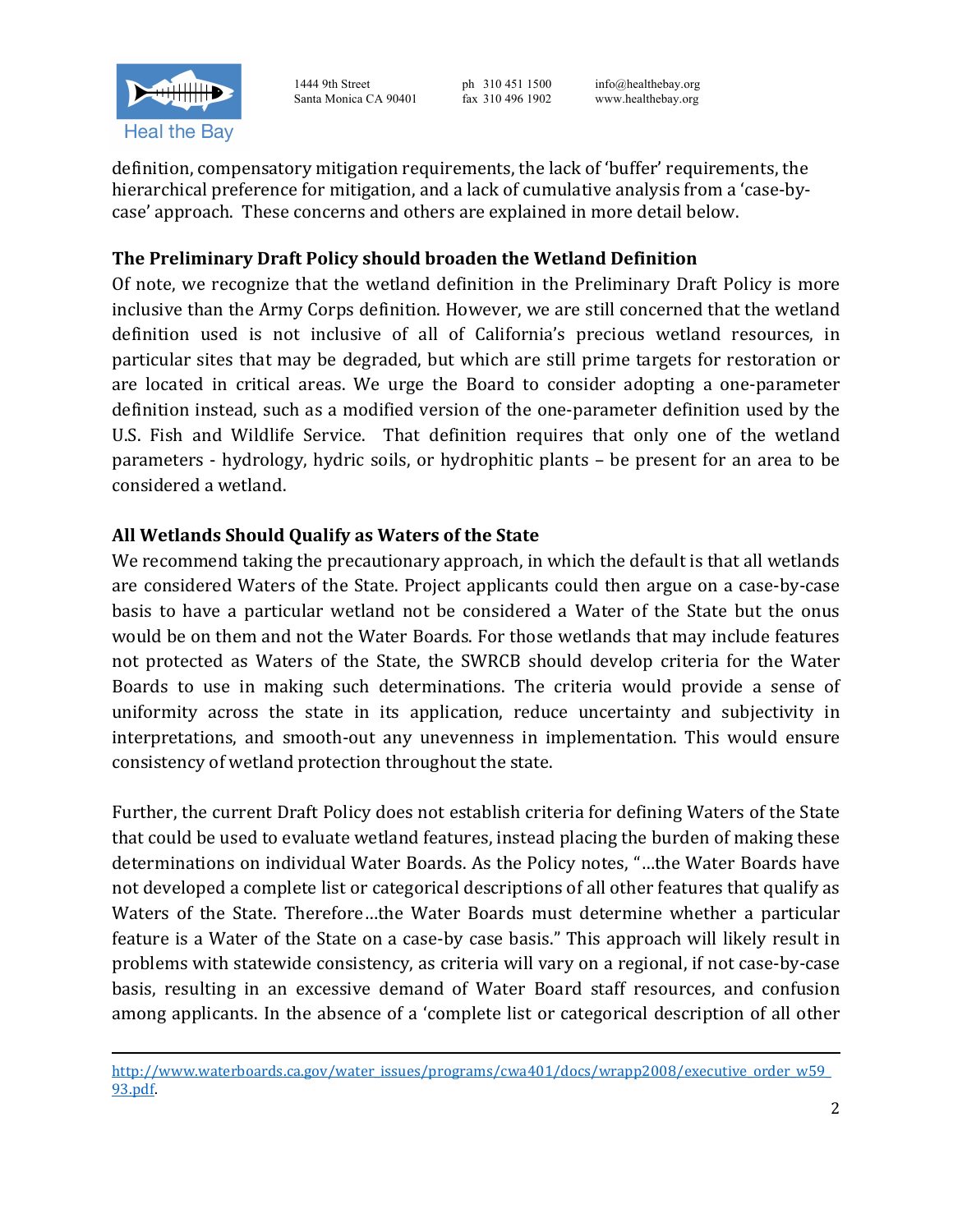

features that qualify as waters of the state', making such determinations on a case-by-case basis by the Water Boards is onerous and is likely to lead to inconsistencies, which could result in net losses of wetland—types, functions, and distribution. We recommend therefore that all wetlands be classified as Waters of the State; alternately, we recommend that the SWRCB develop a complete list of all features that qualify as Waters of the State within one year and that Regional Boards use this list to decide which wetlands qualify as Waters of the State.

#### Compensatory mitigation should be required at a minimum ratio of 3:1 acres of **mitigation wetland to natural wetland lost; mitigation should** *never* **be under 1:1.**

It is important to note that mitigation should be considered a last resort for meeting the goals of the 'no net loss' policy. Nationwide, methods to replace wetlands have largely proven unsuccessful in fully recreating the biodiversity and habitat lost in areas where the wetlands have been impacted or destroyed. Research shows that in general, mitigation requirements in 401 and 404 permits have been shown to be insufficient to ensure high performance in mitigated wetlands. According to Kihslinger<sup>1</sup>, studies of the ecological performance of compensatory mitigation have shown that compensatory wetland projects fail to replace lost wetland acres and functions more often than they fail in their ability to meet permitting requirements. In addition to not meeting acreage requirements, mitigation wetlands often do not replace the functions and types of wetlands destroyed due to permitted impacts.<sup>3</sup> The Policy should clearly outline requirements for effective mitigation of impacts to wetlands.

The Amount of Compensation section of the Preliminary Policy states that the Water Boards shall presume that a one-to-one acreage or length of stream reach is the minimum necessary to compensate for wetland or stream losses.<sup>4</sup> This minimum is unjustifiably low. The Policy should contain a higher mitigation ratio to create a margin of safety to account for the disparity between the functions and acreage lost and the mitigated area. In situations where wetland destruction is unavoidable, a minimum mitigation ratio of  $3:1$  for new mitigation area to original wetland area should be established in this Policy to ensure that adequate area is set aside to mitigate wetland impacts. Setting the minimum mitigation ratio at a 3:1 ratio will also help ensure that avoidance of impacts is prioritized over minimizing and compensating for impacts. This ratio is a standard minimum that is frequently required for projects approved by the California Coastal Commission. Thus, use

<u> 1989 - Johann Stein, fransk politik (d. 1989)</u>

<sup>&</sup>lt;sup>3</sup> Kihslinger, Rebecca. Success of Wetland Mitigation Projects. National Wetlands Newsletter, vol. 30, no. 2. 2008 Environmental Law Institute.

<sup>&</sup>lt;sup>4</sup> Preliminary Policy Page 8 Section IV.B.5c. Compensatory Mitigation: Amount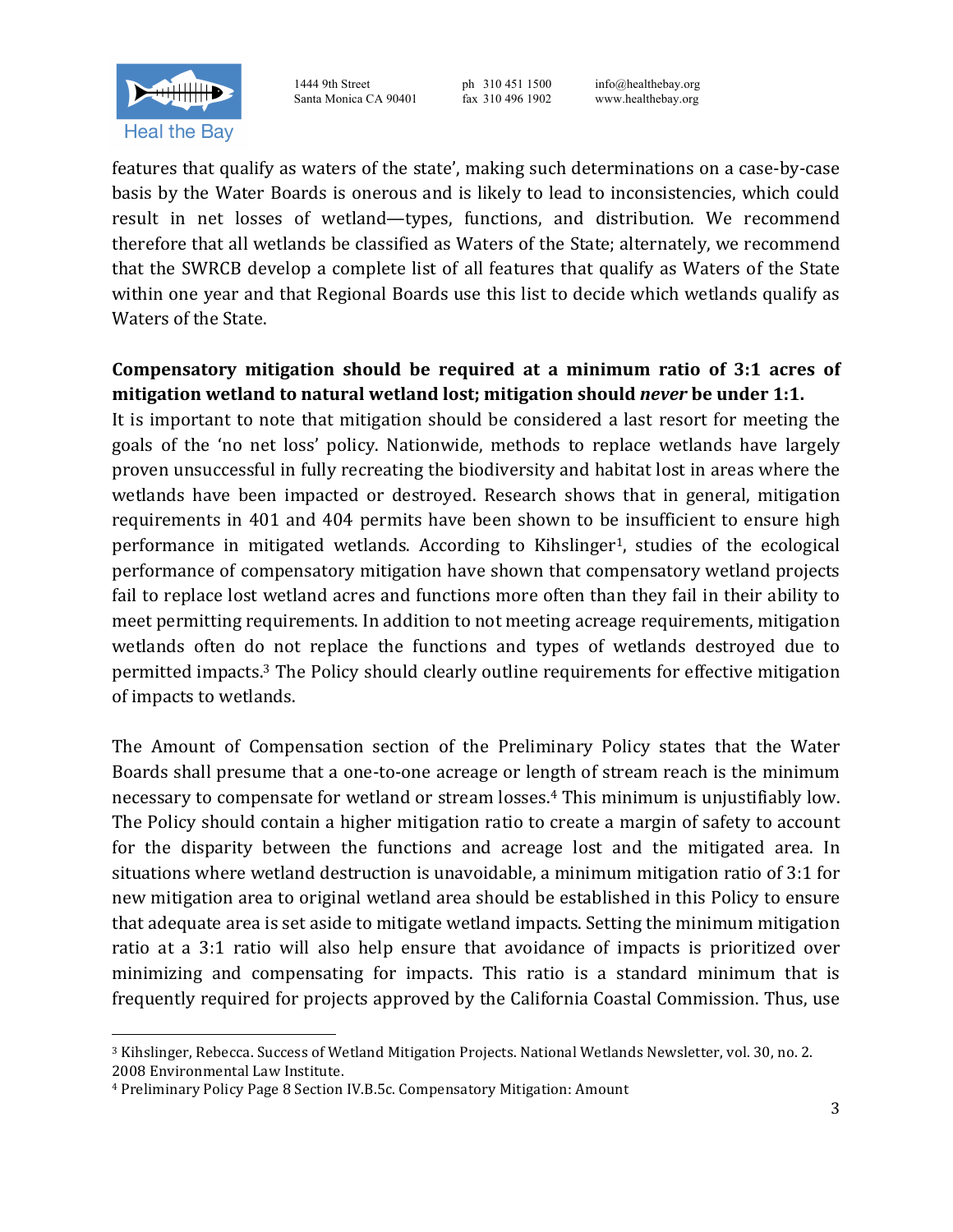

of this 3:1 ratio would ensure consistency with another State Agency. The Policy suggests that compensatory mitigation could be under a 1:1 ratio without providing any evidence to support the rationale.<sup>5</sup> Given the scientific literature on wetland mitigation projects— Kihslinger<sup>6</sup> and Ambrose<sup>7</sup>—and the goal of no net loss of wetlands, a policy that allows for a net loss of wetlands is one we cannot support.

### **Compensatory Mitigation Must be In-kind (of the same type) and On-site**

If compensatory mitigation is required, the Policy should require in-kind and on-site wetland mitigation projects, to ensure that the mitigated wetlands are similar in structure and habitat to the impacted wetlands. This will help to ensure that similar habitat for indigenous species and wetland function (i.e. freshwater to freshwater wetlands) is protected, restored, or recreated.

We appreciate that a watershed approach is prioritized for compensatory mitigation but we recommend that mitigation projects be further required to be on-site and as local as possible. For many areas, a watershed approach may be too large and a compensatory mitigation project, even within the watershed, may be completely redistributing ecological and social benefits of open space to very different areas and communities. For instance, the Los Angeles River Watershed is very large at over 800 square miles. Compensatory mitigation for a project in Compton Creek, a tributary in the southern part of the watershed, may occur at a common mitigation bank in Tujunga Wash $\delta$ , which is located in the northern part of the watershed. The socio-economic communities differ greatly and the unequal distribution of open space and recreational opportunities becomes an environmental justice issue. Mitigation banking or in-lieu fee programs should not exonerate the applicant from providing some environmentally friendly project within the locale of the impacted area. We recommend that mitigation projects be kept in-kind and on-site to avoid these concerns of redistribution of wetlands and open space areas.

# **The Preliminary Draft Policy should require buffers and specify minimum buffer size requirements.**

The Policy suggests that buffer areas be included as a component of compensatory mitigation. For example, the Policy states that "...the permitting authority *may* 

<u> 1989 - Johann Stein, fransk politik (d. 1989)</u>

<sup>7</sup> Ambrose 2007. An Evaluation of Compensatory Mitigation Projects Permitted Under Clean Water Act Section *401 by the California State Water Resources Control Board, 1991-2002* <sup>8</sup> http://dpw.lacounty.gov/wrd/Projects/BTWMA/index.cfm

<sup>&</sup>lt;sup>5</sup> Preliminary Policy Page 8 Section IV.B.5c. Compensatory Mitigation: Amount

<sup>&</sup>lt;sup>6</sup> Kihslinger, Rebecca. Success of Wetland Mitigation Projects. National Wetlands Newsletter, vol. 30, no. 2. 2008 Environmental Law Institute.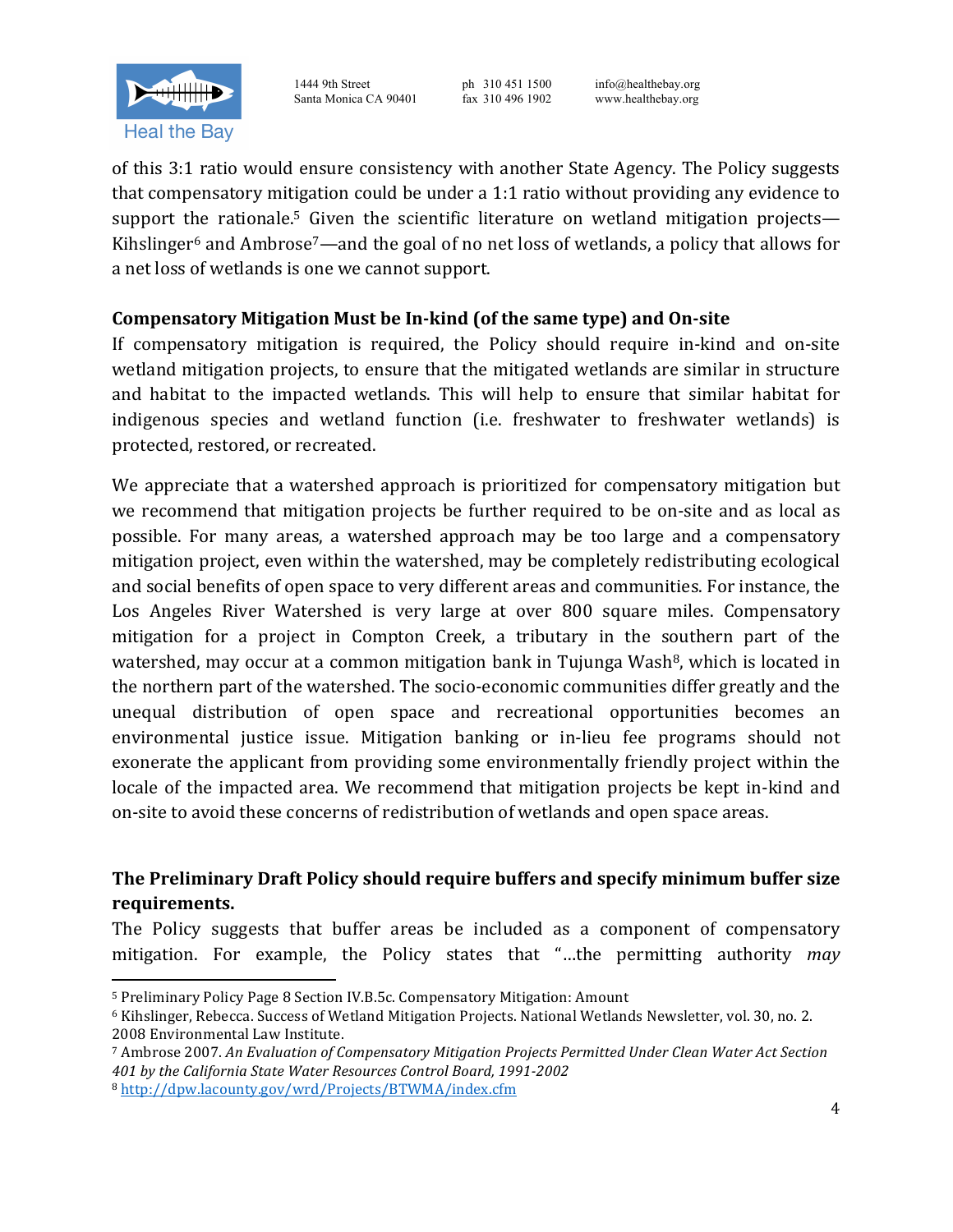

<u> 1989 - Johann Stein, fransk politik (d. 1989)</u>

1444 9th Street ph 310 451 1500 info@healthebay.org Santa Monica CA 90401 fax 310 496 1902 www.healthebay.org

require…buffers around aquatic resources…" (pg32) As has been noted by Ambrose, "Buffers can protect wetlands by filtering pollutants, providing refuge for wetland wildlife during times of high water levels, acting as barriers to the disruptive incursions by people and pets into wetlands, and moderating predation by ground-dwelling terrestrial predators. Buffers can also reduce the risk of invasion by non-native plants and animals, by either obstructing terrestrial corridors of invasion or by helping to maintain the integrity and therefore the resistance of wetland communities to invasions." $9$  Buffers increase the success of mitigated wetlands. In which situations would it be unnecessary to include buffers? The SWRCB should strengthen this language by requiring that buffers be included in all permittee-responsible compensatory mitigation projects by default, unless the project proponent can prove that they are not needed to ensure the ecological sustainability of a mitigation site.

In addition, the Preliminary Draft Policy should place requirements and minimum criteria for what constitutes a buffer, rather than merely suggesting they be included as part of a compensatory mitigation plan. While we understand buffer sizes may vary based on the scale of the project, we believe the State Board should specify guidelines for these buffers by setting minimum criteria. For example, the California Coastal Commission requires the establishment of 100-foot buffers around wetlands to allow adequate distance between the wetland and construction activities.<sup>10</sup> These buffers provide critical habitat for species residing in the transitional zone between wetlands and uplands and should provide protection by minimizing the effects of erosion, sedimentation, and pollution arising from urban, industrial, and agricultural activities in nearby developments.

### **Exemptions Could Result in Wetlands Losses; Do Not Allow Exemptions for Prior Converted Cropland (PCC), Constructed Treatment Wetlands, or Irrigation Ditches**

The exemptions in the Preliminary Draft Policy are concerning and may result in net losses of wetlands. The Draft Policy excludes wetlands that have been certified as Prior Converted Cropland (PCC) from the permitting requirements. This provides a loophole where a landowner could convert a PCC into an agricultural use and then could convert that agricultural use into a development, resulting in complete loss of wetland habitat. PCCs can provide important wetland functions and excluding them from the permitting

<sup>&</sup>lt;sup>9</sup> Ambrose 2007. An Evaluation of Compensatory Mitigation Projects Permitted Under Clean Water Act Section 401 *by the California State Water Resources Control Board, 1991-2002*<br><sup>10</sup> In Southern California, the CCC has typically required 100 foot buffers for fresh- and salt-water wetlands and 50

foot buffers for riparian areas. Riparian areas are considered environmentally sensitive areas, but for a variety of reasons have not always received the same treatment as other types of wetlands.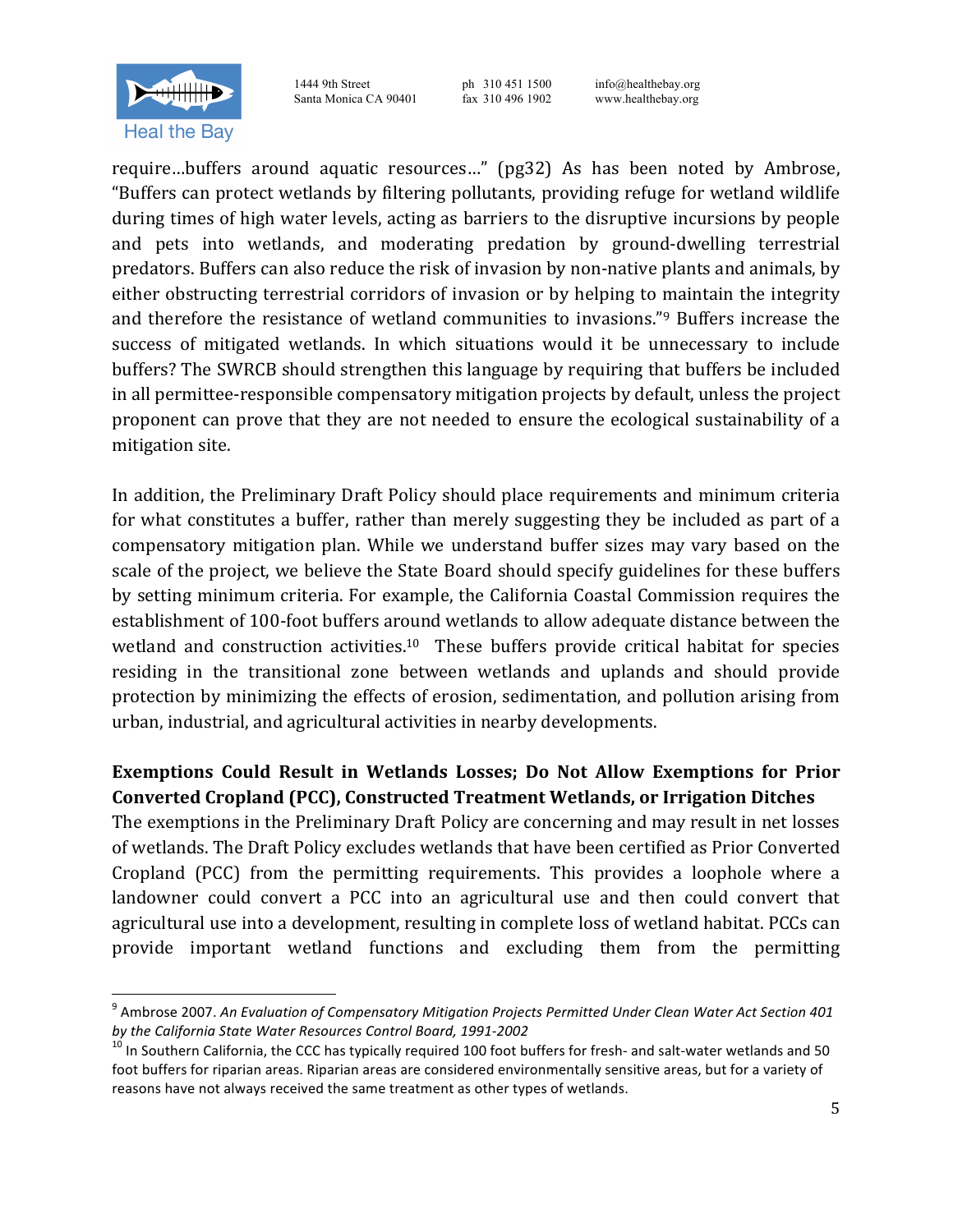

requirements allows for a loophole in which wetlands may be lost. Constructed treatment wetlands and irrigation ditches may provide important habitat and ecological functions. Completely excluding them from permitting requirements is a mistake. For instance, a constructed treatment wetland could serve as an important stop on a bird migratory flyover path, offering food, water, and safety to important species. Potential impacts to and loss of this habitat should be mitigated for. The definition of irrigation ditches needs further clarification. For instance, soft-bottom creeks with concrete side channels (such as portions of Compton Creek and the Los Angeles River) may be classified as "irrigation ditches" or "engineered maintenance channels" but they provide important habitat and services to the ecosystem. Any impacts to these habitats should be properly avoided, minimized, or mitigated. We recommend that a precautionary approach be applied and that PCC, constructed treatment wetlands, and irrigation ditches/engineered maintenance channels be included in the Policy and that the onus be on the applicant to prove otherwise that they are exempt from the Policy.

#### **Conduct Regular Audits to Assess Policy Effectiveness and Success**

The State Water Resources Control Board (SWRCB) needs to audit the Policy to assess the program and policy recommendations. This process could be done by requiring the individual Water Boards to conduct an assessment and produce a report every 3-years to the SWRCB. Without any historic assessment of the policy, it is impossible to determine issues like 1)mitigation preference, 2) service area requirements, 3) Water Board integration with other programs (NPDES, WDR, and MS4) that encompass a watershed approach, 4) restoration evaluation and success, 5) avoidance analysis, 6) annual accounting of wetland acres and 7) spatial distribution or concentration. Further, the Water Boards should establish basin plan criteria and objectives for the 401 program: number of acres gained, lost, impacted, restored, and preserved; reduction goals for frequency of impact to wetland areas; adoption of CRAM or IBI scoring (or other metric) for determining the effectiveness of protecting biological-based beneficial uses. Required consistent tracking and assessment of all Policy permits will ensure that the California Wetlands Conservation Policy of "no net loss" and goal to "achieve a long-term net gain in the quantity, quality, and permanence of wetlands acreage" are upheld and that critically important wetland habitats are preserved, protected, and restored.